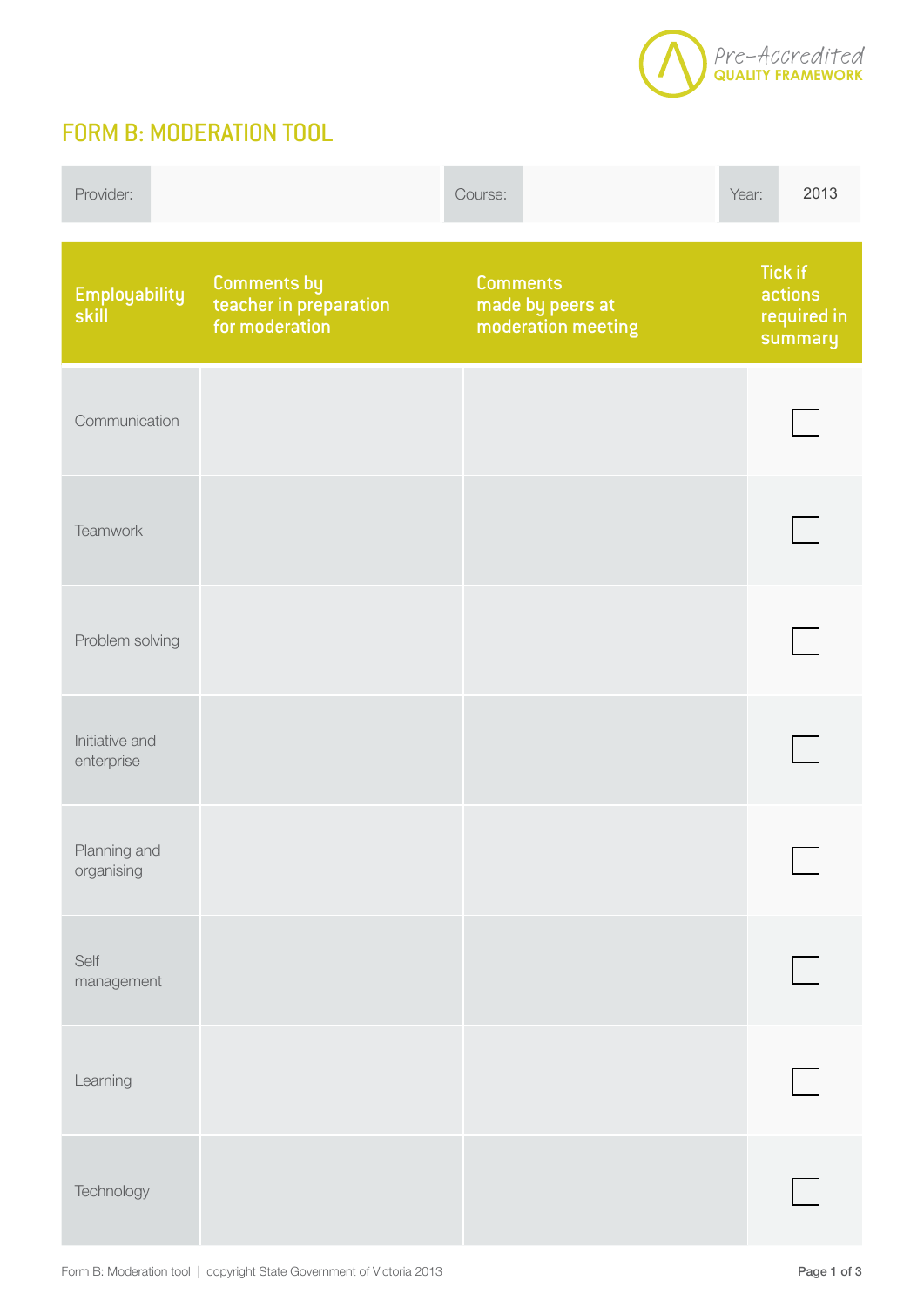

| Quality Indicator |                                                                                                                                                                 | <b>Review comments</b> | <b>Tick if</b><br>actions<br>required in<br>summary |
|-------------------|-----------------------------------------------------------------------------------------------------------------------------------------------------------------|------------------------|-----------------------------------------------------|
| $\mathbf{1}$      | Course design                                                                                                                                                   |                        |                                                     |
|                   | 1.1 The course design is based on input/feedback from<br>learners, Learn Local adult education organisation<br>staff and/or industry and community groups.      |                        |                                                     |
|                   | 1.2 The course offers recognition and pathways on<br>completion and facilitates the investigation of future<br>directions to employment and/or further studies. |                        |                                                     |
|                   | 1.3 Reflective teaching and learning practices are in<br>place to inform continuous improvement models.                                                         |                        |                                                     |
| $\overline{c}$    | <b>Learner centred approaches</b>                                                                                                                               |                        |                                                     |
|                   | 2.1 The learning design addresses personal, community<br>and employment needs.                                                                                  |                        |                                                     |
|                   | 2.2 The course builds on skills, behaviours and<br>confidence to be used beyond the learning setting.                                                           |                        |                                                     |
|                   | 2.3 The teaching and learning activities focus on the<br>development of employability skills.                                                                   |                        |                                                     |
| 3                 | <b>Quality teaching</b>                                                                                                                                         |                        |                                                     |
|                   | 3.1 The teacher has the knowledge and skills to engage<br>learners.                                                                                             |                        |                                                     |
|                   | 3.2 The teacher has the relevant content expertise.                                                                                                             |                        |                                                     |
|                   | 3.3 The teacher is engaged in on-going professional<br>development to support quality pre-accredited<br>delivery.                                               |                        |                                                     |
|                   | 'Outcomes/Achievements' documented by teacher or Learn Local organisation<br>'Review comments' and 'Actions' completed during moderation process                |                        | <b>Issued 16/04/2013</b>                            |